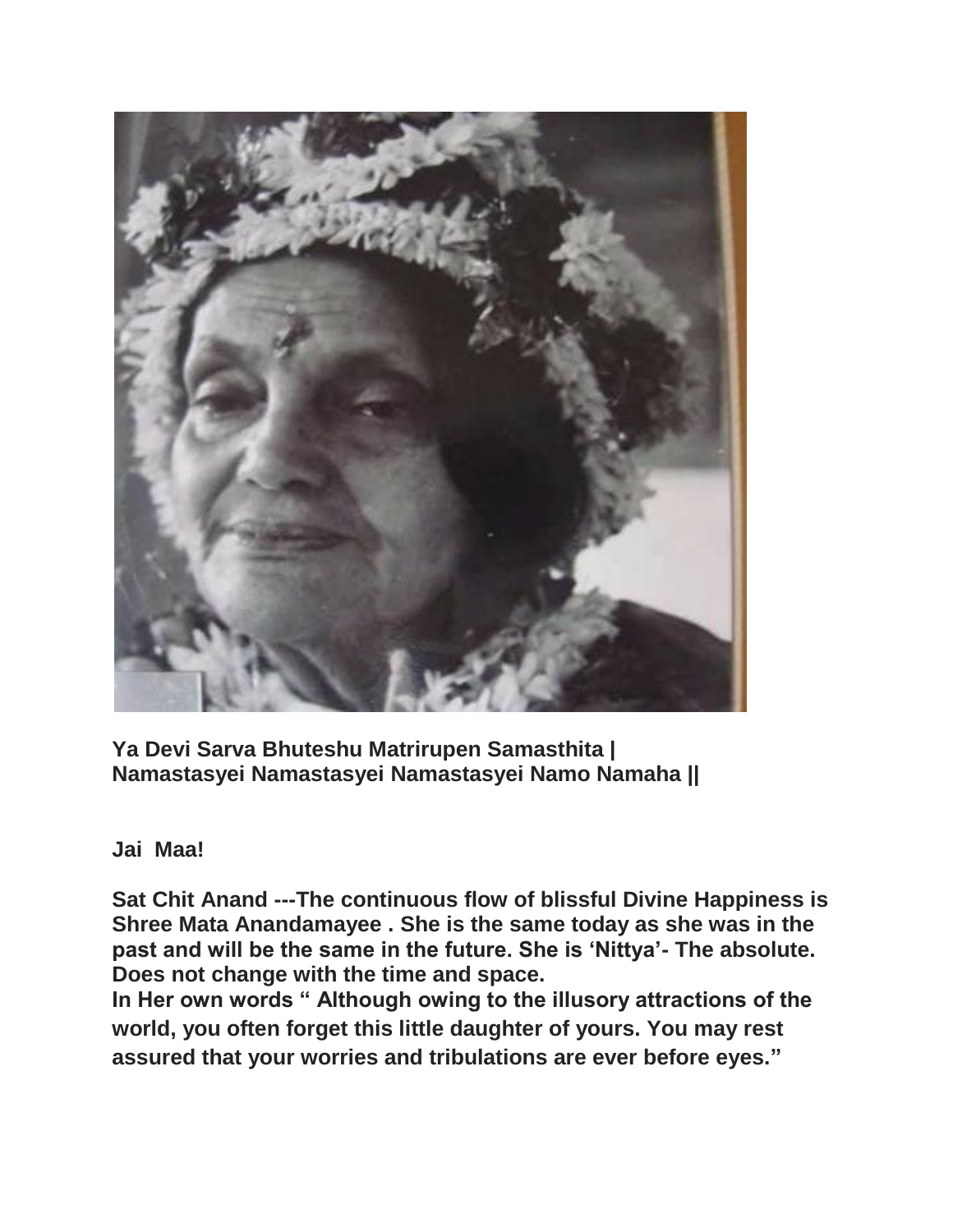**"Oh Kind Mother, Beloved Mother, Assuming All Forms Thou Art Playing with thyself." Sitaramdas Omkarnath.**

**Shree Maa manifests Herself in every form, revealing Her presence to many of Her devotees every moment. Shree Maa in Her statements (Vani) time and again made it crystal clear that She has no place to go as each and every being is a composite part of her own Devine existence. She has not gone any where, it is the firm and strong conviction of Her Devotees about the eternal truth of Her existence can make Mother reappear in each one's heart. Shree Maa's 'Amogh Vani' will have its metaphysical proof in Her own Kheyal.** 

**Why and how there can be the 'next'? There cannot be any next to Shree Maa. Question may then arise who was next to Lord Shree Krishna? None ! so is Mata Anandamayee - The Only, The Eternal Ultimate.**

**'Ashesha Nama Rupadi Vedacheda Rabipravayi Namoha!'**

**1. <b>A I Is Her natural virtue. She Peers through all differences to bless everyone equally like the Sunshine does.**

**The differences like dull and intelligent, high and low, near and far are sheer outcome of 'I 'concept - the self ego. These discriminations do not exist in the cosmic consciousness where nothing exists but for All Pervasive Omnipresent 'ONENESS'**

**The best identity of a tree is in the taste of its fruits. It speaks of the complete qualitative properties of the tree.**

**Indore Ashram of Swami Kedar Baba is known to many of the devotees of Shree Maa for last so many years. There had been no**